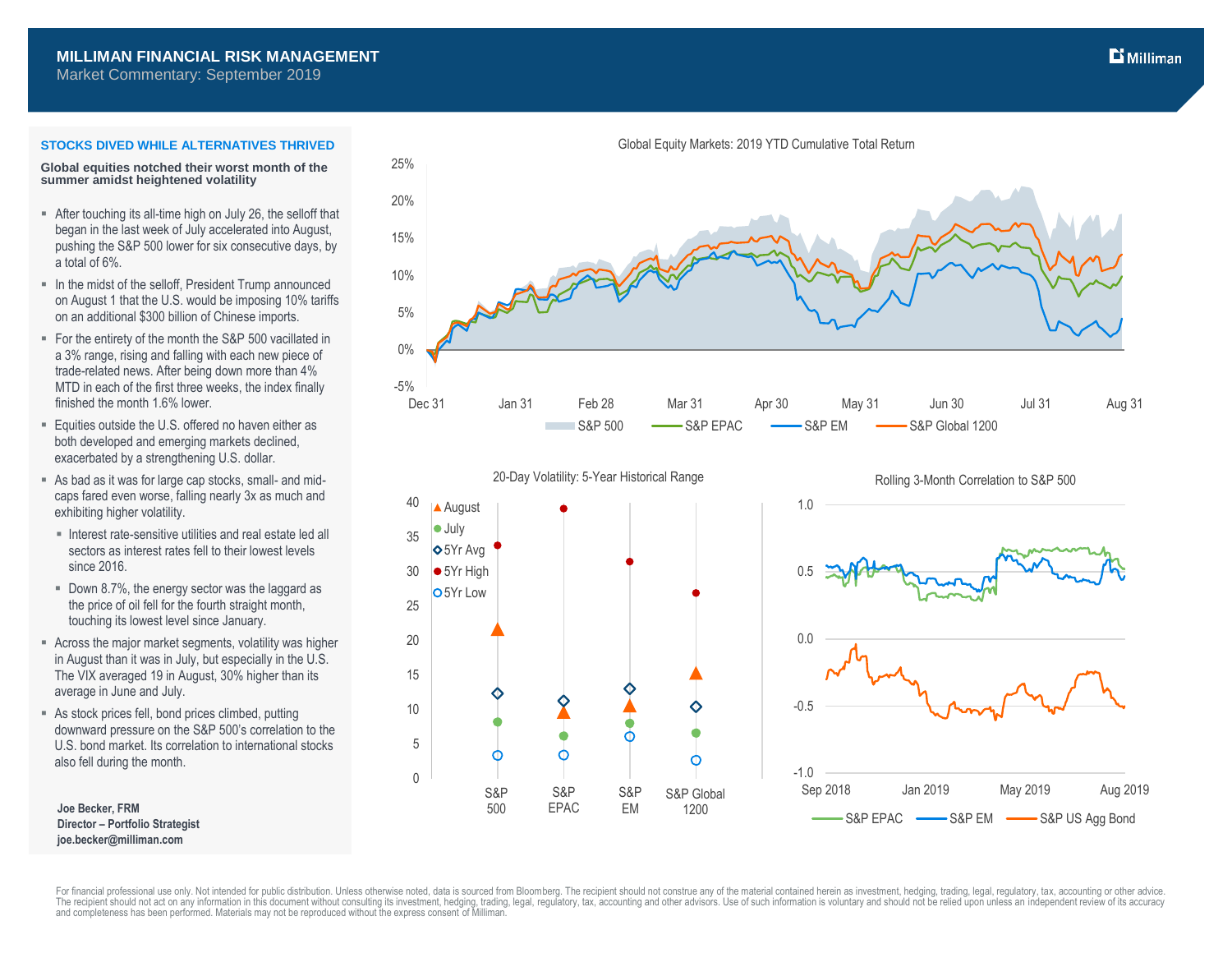## **MILLIMAN FINANCIAL RISK MANAGEMENT**

2%

Market Commentary: September 2019

### **MANAGED RISK INVESTING**

**Managed Risk Benchmarks reduced their equity exposure in August.**

- The volatility of the S&P 500 began the month below the 18% volatility threshold of th[e S&P 500](http://us.spindices.com/indices/strategy/sp-500-managed-risk-index)  [Managed Risk Index,](http://us.spindices.com/indices/strategy/sp-500-managed-risk-index) but quickly moved above it early in August.
- After beginning the month at a 100% equity allocation, the Managed Risk Index reduced its equity allocation as the month wore on to a low of 67% before finishing the month at 75%.
- Volatility itself was volatile in August, so that the hedging activity resulted in a drag of about 60 bps for the MR Index relative to the S&P 500. Over the last 10 years, the average monthly return of the Managed Risk Index has exceeded the return of a 70/30\* blend by 13 bps, generating an annualized excess return of 152 bps.
- The price of oil fell for the third straight month as prospects of limited demand were met with growing supply.
- The most recent CPI data came in higher than expected, pushing its year-over-year increase to 1.8%. Meanwhile, the Fed's preferred measure of inflation (PCE) was unchanged, leaving investors wondering about the number of Fed rate cuts the future might hold. The market is signaling that a cut at the FOMC meeting on 9/18 is a virtual certainty.
- As the price of oil fell, so too did inflation expectations, with five-year breakeven rates falling to their lowest level since 2016.
- While stocks fell, bonds, real estate and gold all climbed. Long-term treasuries have been one of the best-performing segments of the bond market, up more than 20% YTD. Gold and real estate have also been stellar performers, up 19% and 26%, respectively.

\*Measured by the S&P 500 and the S&P US Agg Bond Index



S&P 500 Managed Risk (MR) vs. 70/30 Blend\* (B)



| Total Returns as of August 31, 2019 |            |                      |            |            |                    |           |                    |               |                      |              |                      |
|-------------------------------------|------------|----------------------|------------|------------|--------------------|-----------|--------------------|---------------|----------------------|--------------|----------------------|
|                                     | S&P<br>500 | S&P 500<br><b>MR</b> | S&P<br>400 | S&P<br>600 | S&P<br><b>EPAC</b> | S&P<br>EM | S&P Global<br>1200 | S&P US<br>AGG | Crude<br>Oil (Brent) | US<br>Dollar | 70/30<br>Stock/Bond* |
| 1 Month                             | $-1.6%$    | $-2.2%$              | $-4.2%$    | $-4.5%$    | $-2.5%$            | $-4.6%$   | $-1.9%$            | 2.2%          | $-5.9%$              | 0.6%         | $-0.6%$              |
| 3 Months                            | 6.9%       | 6.1%                 | 4.4%       | 3.8%       | 1.9%               | $-0.2%$   | 4.8%               | 3.6%          | $-11.1%$             | 0.9%         | 5.6%                 |
| 6 Months                            | 6.2%       | 5.0%                 | $-0.7%$    | $-4.9%$    | 0.6%               | $-3.8%$   | 3.9%               | 6.9%          | $-8.3%$              | 2.2%         | 5.8%                 |
| 1 Year                              | 2.9%       | 0.0%                 | $-6.4%$    | $-15.1%$   | $-2.7%$            | $-3.6%$   | 0.9%               | 8.8%          | $-21.9%$             | 2.9%         | 3.5%                 |
| <b>1M Volatility</b>                | 21.7%      | 17.8%                | 23.5%      | 24.7%      | 9.7%               | 10.6%     | 15.4%              | 3.2%          | 34.5%                | 3.0%         | 15.1%                |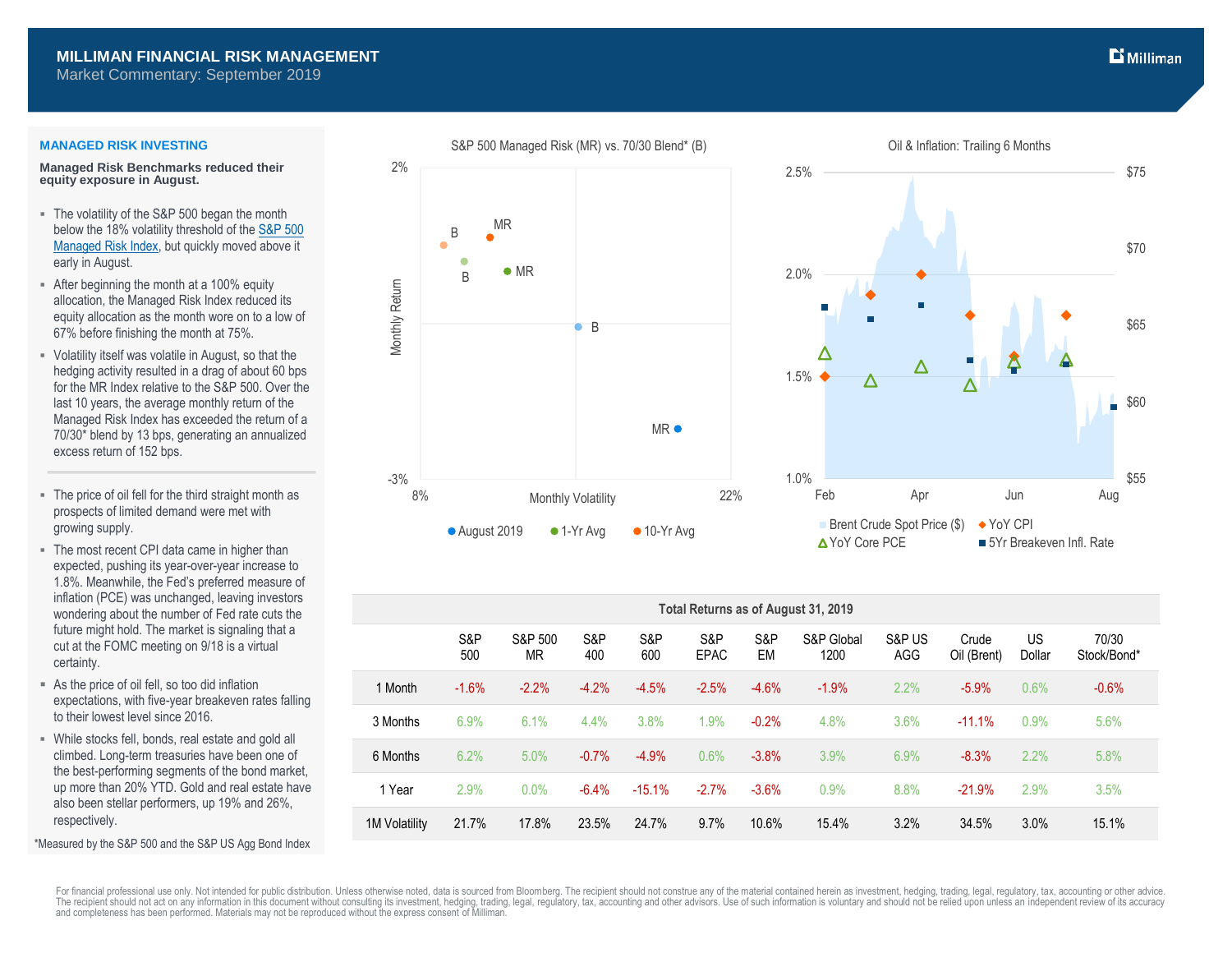## **MILLIMAN FINANCIAL RISK MANAGEMENT**

Market Commentary: September 2019

### **LONG-TERM RATES BREACH NEW LOWS**

- In August, the yield on the 30-year Treasury not only broke below its all-time low from July 2016, it also fell below the 2% threshold to 1.95%, 30 bps below the Fed funds rate target.
- As low as that yield is, at least it's still positive. Across the Atlantic, the German government, for the first time ever, issued a 30-year bond with a negative yield. It has a zero coupon and was issued at a price of €103.61, to be redeemed at €100 in August 2050, for a yield to maturity of -0.11%. By month-end the yield had fallen to -0.18%.
- Not to be outdone, the 50-year bond the Swiss government issued five years ago was yielding -0.57% at mid-month, its 45 years to maturity notwithstanding. To be clear, this is not an inflation-linked bond.
- All else equal, as the yields of these bonds fall, the duration of the bonds increases. So in addition to getting little or negative yield, investors also are taking on massive interest-rate risk.
- If the yield on the German bond were to move simply from its August 30 yield of -0.18% to a yield of 0.0%, the price of the bond would fall approximately 6%. If the yield climbed 1% to 0.82%, the bond price would fall 26%.
- In the face of such seemingly disproportionate risk/return profiles, it's little surprise that interest in gold has increased. Over the last three months alone the price of gold has climbed 18% to more than \$1500 per ounce, its highest level since early 2013.
- What is perhaps most striking about these circumstances is that it isn't unreasonable to think that yields could potentially go lower still, in light of the guidance coming out of the world's central banks for more accommodation.
- The world's economies, markets and investors continue to venture deeper into territory for which there is simply no precedent or road map. In such conditions, portfolio risk management can hardly be more relevant.